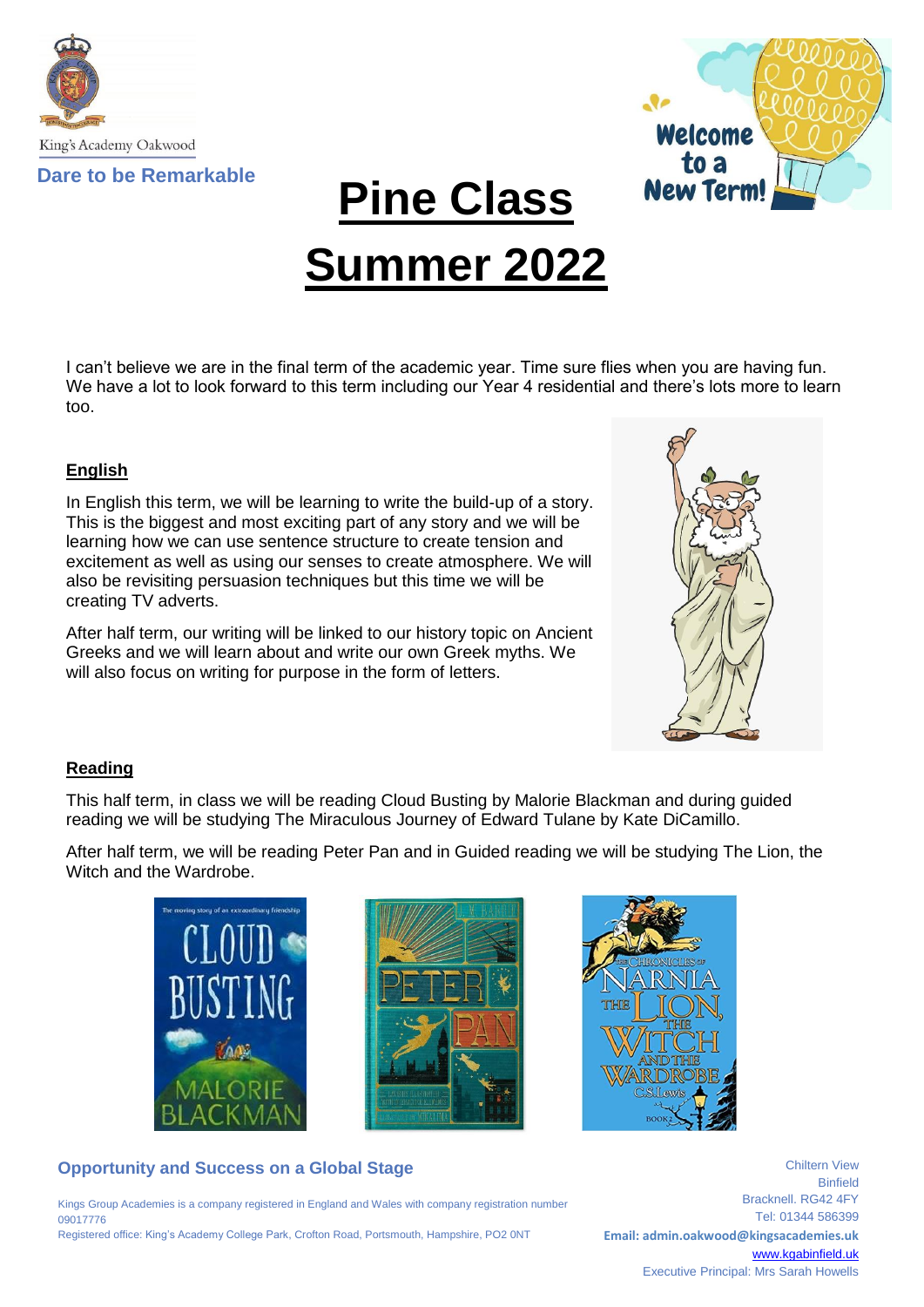#### **Maths**

We will finish our learning on decimals before moving onto Money and Time. We will be considering real life problems as well as converting between units of measurement. Children need to be able to tell the time accurately on both digital and analogue clocks and will learn to convert between 12 and 24 hour clocks.

After half term, we move on to learning about statistics including how we use the data which has been collected. We then move to our final topic for the year which is Shape and Space. Within this topic, we will learn about the properties of shape as well as position and direction including coordinates and translating shapes.



#### **Science**

We will be learning about electricity this term. It is a big topic and will continue after the May half term. Our summer term lessons will cover electrical safety. We will also be sorting appliances (based on whether they are mains-powered or battery powered), learning the names of electrical components and making working circuits. As part of our scientific investigations, we will be testing a range of materials to help us understand conductors and insulators. As scientists, we hope to be able to talk about the results, present our findings and make conclusions.



#### **Humanities**



Our Geography topic this term is the United Kingdom. We will be learning about human features such as population numbers and land use. We will also be researching topographical features, including the main hills, mountains, coasts and rivers of the UK.

After the May half term, our History topic will be Ancient Greeks. We will be learning why the Ancient Greek civilization was considered so

advanced. We will also be reading some Greek myths and researching some Greek Gods and Goddesses. Finally, we will be comparing and contrasting life in modern-day Greece with life in Ancient Greece.

#### **RE**

This half term, we will be learning more about Buddha's Teachings (Buddhism). Children will consider what makes a good and bad choice, what influences the choices we make and the consequences of these choices.





After May half term, we will be learning about Christian Prayer and Worship. We will find out more about churches and children will have the opportunity to consider places which are special to them and what makes them special.

#### **Opportunity and Success on a Global Stage**

Kings Group Academies is a company registered in England and Wales with company registration number 09017776 Registered office: King's Academy College Park, Crofton Road, Portsmouth, Hampshire, PO2 0NT

Binfield Bracknell. RG42 4FY Tel: 01344 586399 **Email: admin.oakwood@kingsacademies.uk** [www.kgabinfield.uk](http://www.kgabinfield.uk/) Executive Principal: Mrs Sarah Howells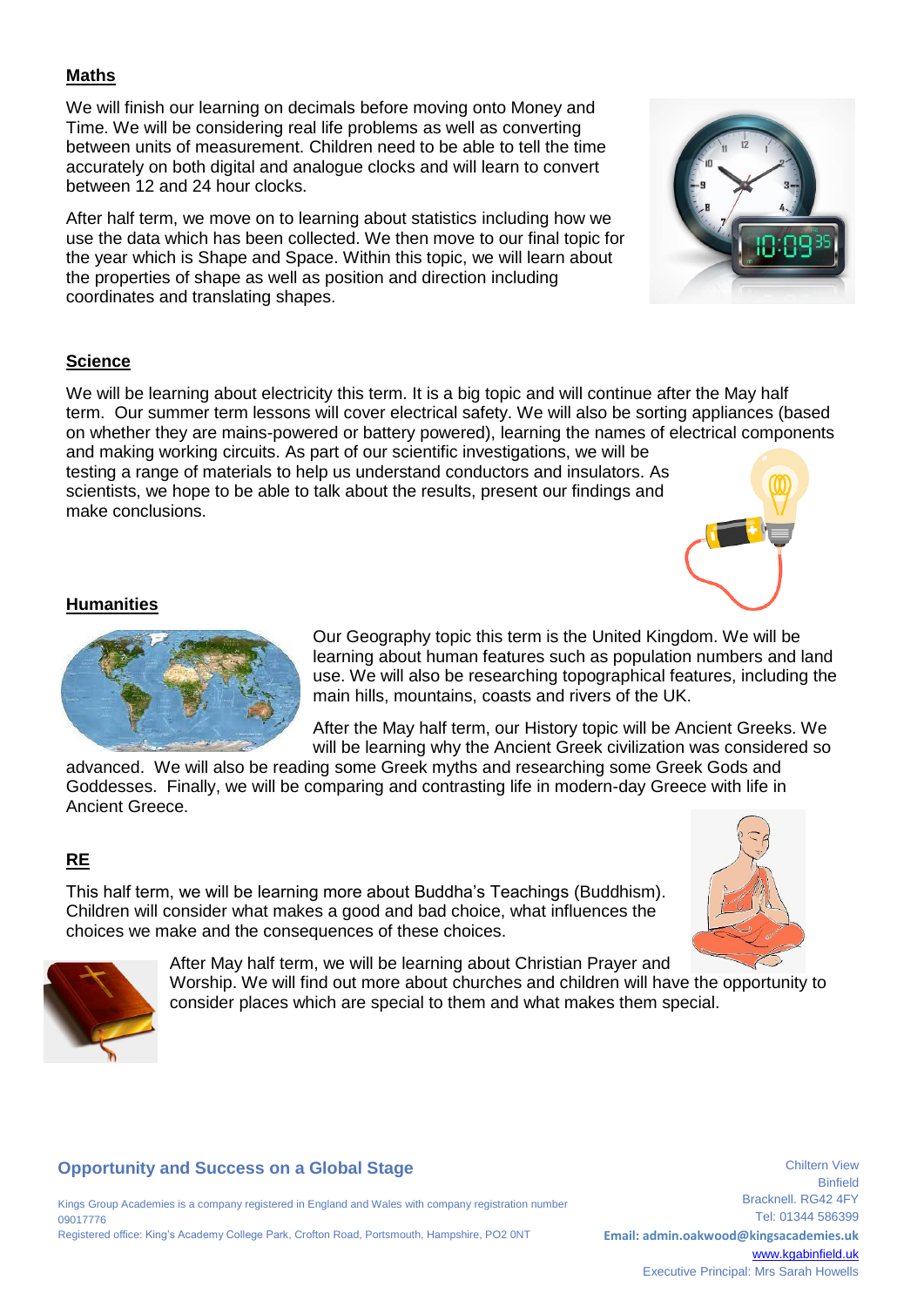

There are no changes to our home learning offer. Home learning continues to consist of Reading, Times Tables, Spelling and an additional weekly task. Home learning tasks will all be set on Google Classroom or handed out. Please ensure that children are completing all these tasks as it has a hugely positive impact on their learning.

#### **Reading at Home**

Children will continue to bring home a book from the Reading Scheme (if appropriate) or a book from the Year 4 suggested reading list as well as a weekly library book.

We expect children to be reading aloud at home on a daily basis. Please encourage your child to fill in their reading record every time they finish a book or have read several chapters. As well as helping your child with fluency, expression and word reading, it is important to discuss the text with your child to check their comprehension and understanding of the text. Also encourage your children to summarise for you what they have read.



## **Times Tables**



In June, all children have to do a national times table test. This is because the speed recall of multiplication and division facts is of great value to many areas of maths. Therefore, we expect the children to complete daily times tables practice. Your child has a login for TimesTables Rockstars. 10 minutes of daily practice on this will help to improve the speed and accuracy of their recall. I am encouraging children to do a 'soundcheck' on TT Rockstars from time to time as this will also help prepare for the test.

## **Opportunity and Success on a Global Stage**

Kings Group Academies is a company registered in England and Wales with company registration number 09017776 Registered office: King's Academy College Park, Crofton Road, Portsmouth, Hampshire, PO2 0NT

Binfield Bracknell. RG42 4FY Tel: 01344 586399 **Email: admin.oakwood@kingsacademies.uk** [www.kgabinfield.uk](http://www.kgabinfield.uk/) Executive Principal: Mrs Sarah Howells